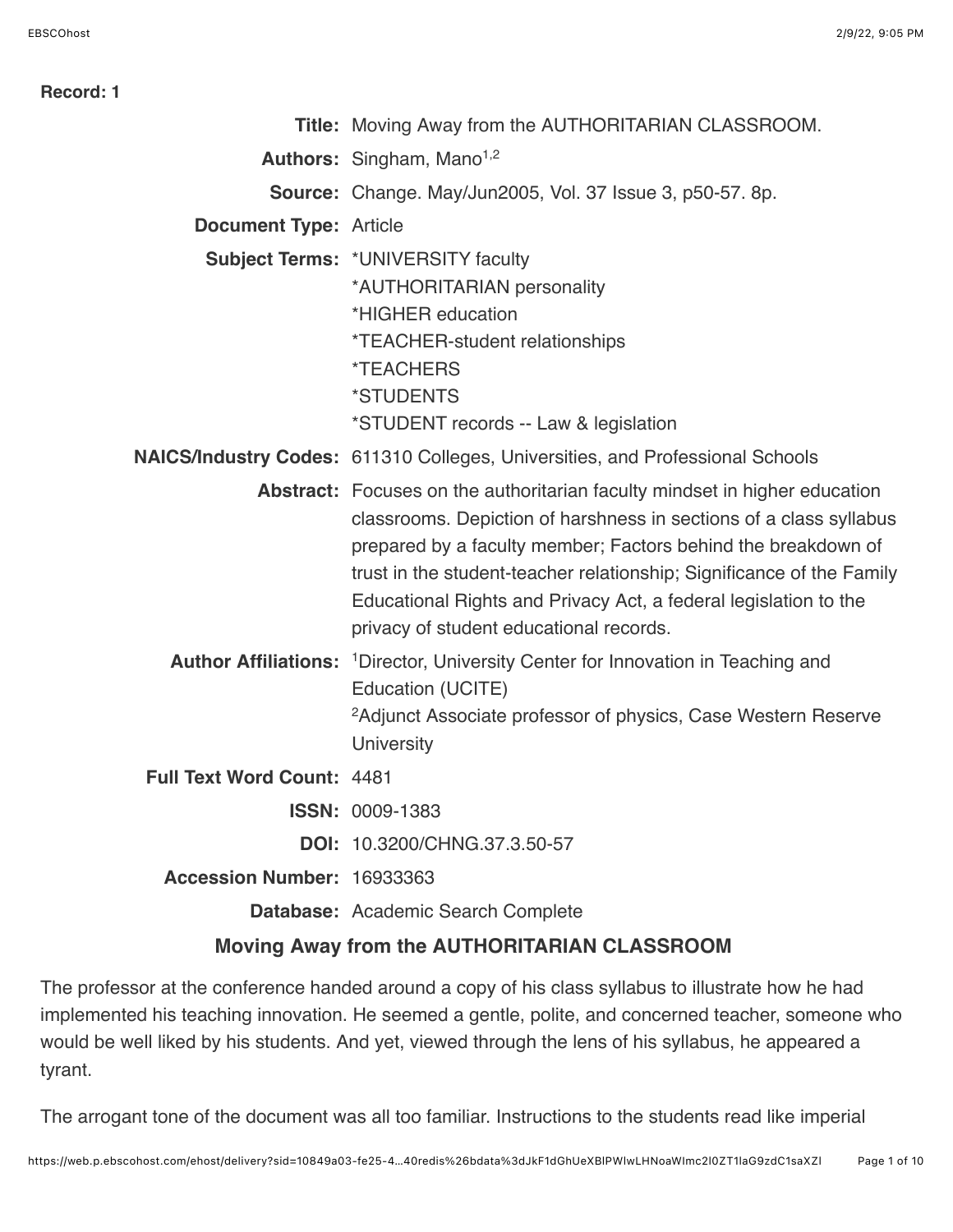commands: "You will submit three projects…," "You will make a five-minute report…," "You will submit a written version…," "I will expect regular participation…," "You must attend class...." His institution's policy on electronic submission of assignments, quoted in the syllabus, was even sterner: "Students bear sole responsibility for ensuring that papers or assignments submitted electronically to a professor are received in a timely manner" and are "obliged to have their e-mail client issue a receipt verifying that the document has been received." Indeed, they should "retain a copy of the dated submission on a separate disk," presumably as proof of having met the deadline.

The school's policy on disabilities was yet more legalistic. "Students with a documented disability must inform the instructor at the close of the first class meeting.... If you do not consult with the instructor and follow up at the Student Support Services office during the first two weeks of classes…you will thereby waive any claim to a disability and the right to any accommodation pertaining thereto" (emphasis added).

This harshness is, unfortunately, not uncommon in syllabi. At a subsequent faculty discussion of power in the classroom at my own university, I quoted these sections of the syllabus as examples of an authoritarian faculty mindset. There were embarrassed smiles of recognition all around. One faculty member, also a kindly and concerned teacher, shamefacedly admitted that those phrases could have been lifted directly from her own syllabus. She hadn't realized until that moment how rude they might sound to students.

But the sad fact is that students don't seem to be offended by being ordered around in course syllabi. Cynics might argue that this is because no student actually reads them. But even if they do, by the time they come into our college classroom, students have received many similar edicts. They have probably come to think of them as the normal way of doing things.

I find it hard to believe that teachers always treated students so rudely in their syllabi or that syllabi were always so detailed and legalistic, trying to cover almost every eventuality. It is likely that the authoritarian syllabus is just the visible symptom of a deeper underlying problem, the breakdown of trust in the student-teacher relationship. When and why did this state of affairs arise, and how did it become so widespread?

One reason for this breakdown is undoubtedly the lengthening reach of local and national legislatures into the classrooms. For example, a faculty member at my university was surprised to be told that he had been reported for violating the law by leaving graded homework outside his office for students to pick up at any time. He contacted my office to find out if such an arrangement, convenient for both instructor and students, was indeed illegal. (These issues are dealt with in my own institution's Undergraduate Instructor's Manual, but faculty ignore this document the way students ignore syllabi.)

I checked the manual and found that it was: "Graded exams, papers, and homework should never be left outside of office doors or otherwise unattended for students to claim; this is a violation of FERPA and an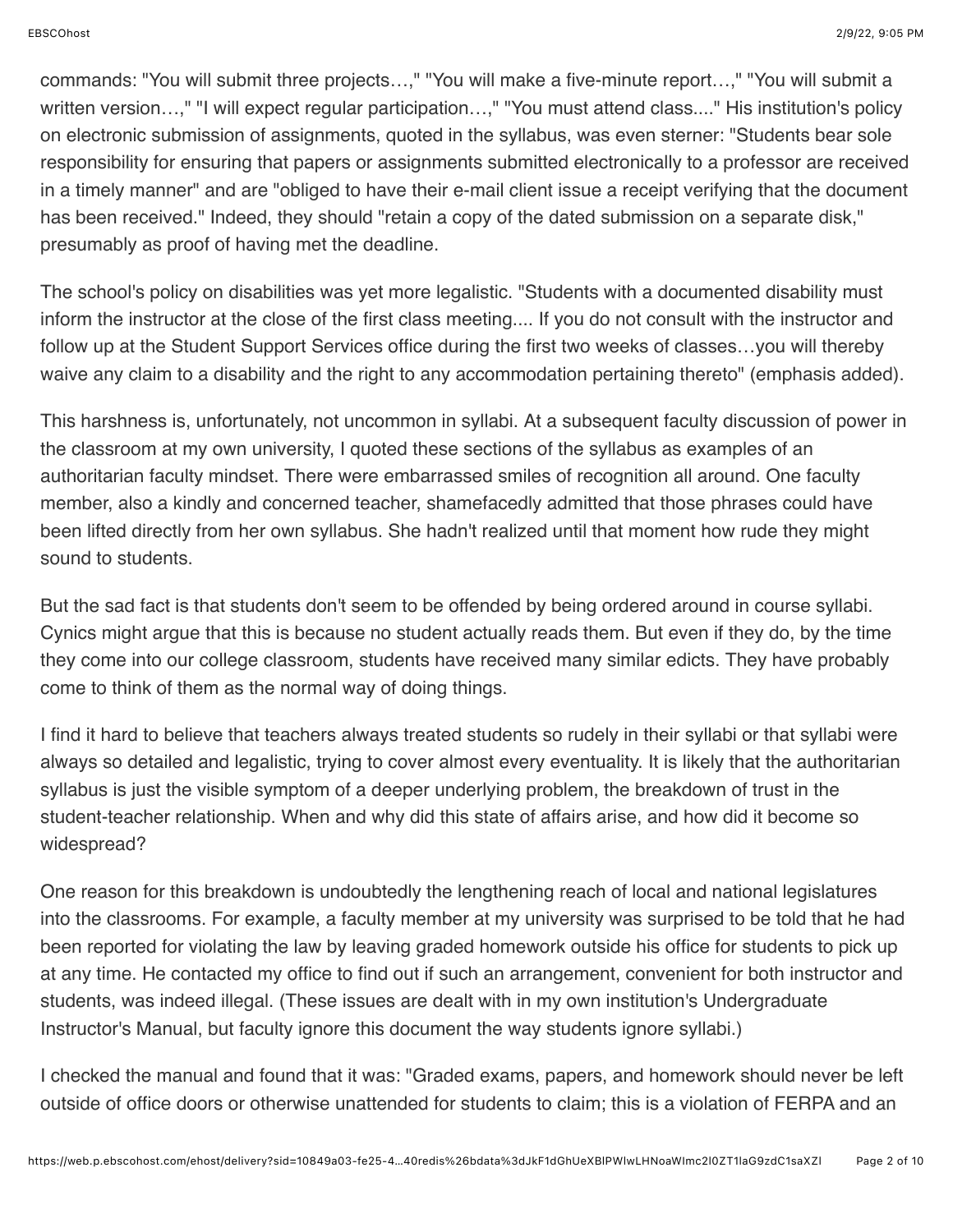invitation to theft. Instructors should return graded material to students individually, in class or in office hours, or should arrange to mail final material to students once the semester has ended."

FERPA, as we all come to know sooner or later, stands for Family Educational Rights and Privacy Act, federal legislation that governs the privacy of student educational records.

So it has come to this, that the innocuous act of returning homework to students is now overseen by federal statute.

College faculty across the country are probably routinely violating this law one way or another, wittingly or not. For example, in my own 200-student physics course, I had been assigning homework for each class (which met three times a week). The assignments were handed in at the beginning of each class, graded, and returned at the beginning of the subsequent class.

This resulted in a lot of paper moving around: at the beginning of each class, 200 students had to hand in their new homework and pick up their graded assignments. In order to manage this process efficiently, I sorted the graded homework into assigned groups of four and placed the piles in front of the class, so that any one member could pick them up for the entire group before class began. The system worked so well that I did not lose any instructional time at all, despite the seeming complexity of the operation.

But was I breaking the law? Possibly. I was, after all, not returning homework individually, and students were picking up someone else's homework in addition to their own. But after doing this for 10 years for a total of about 4,000 students, I have not heard one student complaint. Maybe the students did not know about FERPA. But even if they knew, they did not care. I think that most students understand when something is done to advance legitimate educational goals, and they will look for rules to invoke only if they feel that the teacher does not have their best interest in mind. It is when that sense of trust is broken that rules and laws become important.

If we were to take the number of rules in a typical syllabus as a measure of that lack of trust, we would have to conclude that at present the college classroom is in a very sorry state indeed. Of course we need some rules and policies at the institutional level. But there should also be room for common sense and judgment about what is and is not appropriate in the classroom, and good learning practices should be the driving force. My concern is that trust, respect, and judgment are being squeezed out by an increasingly adversarial relationship between teachers and students.

There is no doubt that in the college classroom, the teacher wields a great deal of institutional power, and students have very little. College ideals about academic freedom are for the benefit of the faculty, and students know this. As long as we are not capricious, abusive, or flagrantly unjust, we can pretty much set the rules of the classroom, and students have to live with them. The problem is that many teachers are not using this flexibility to explore teaching methods that might enhance learning. Instead, we defend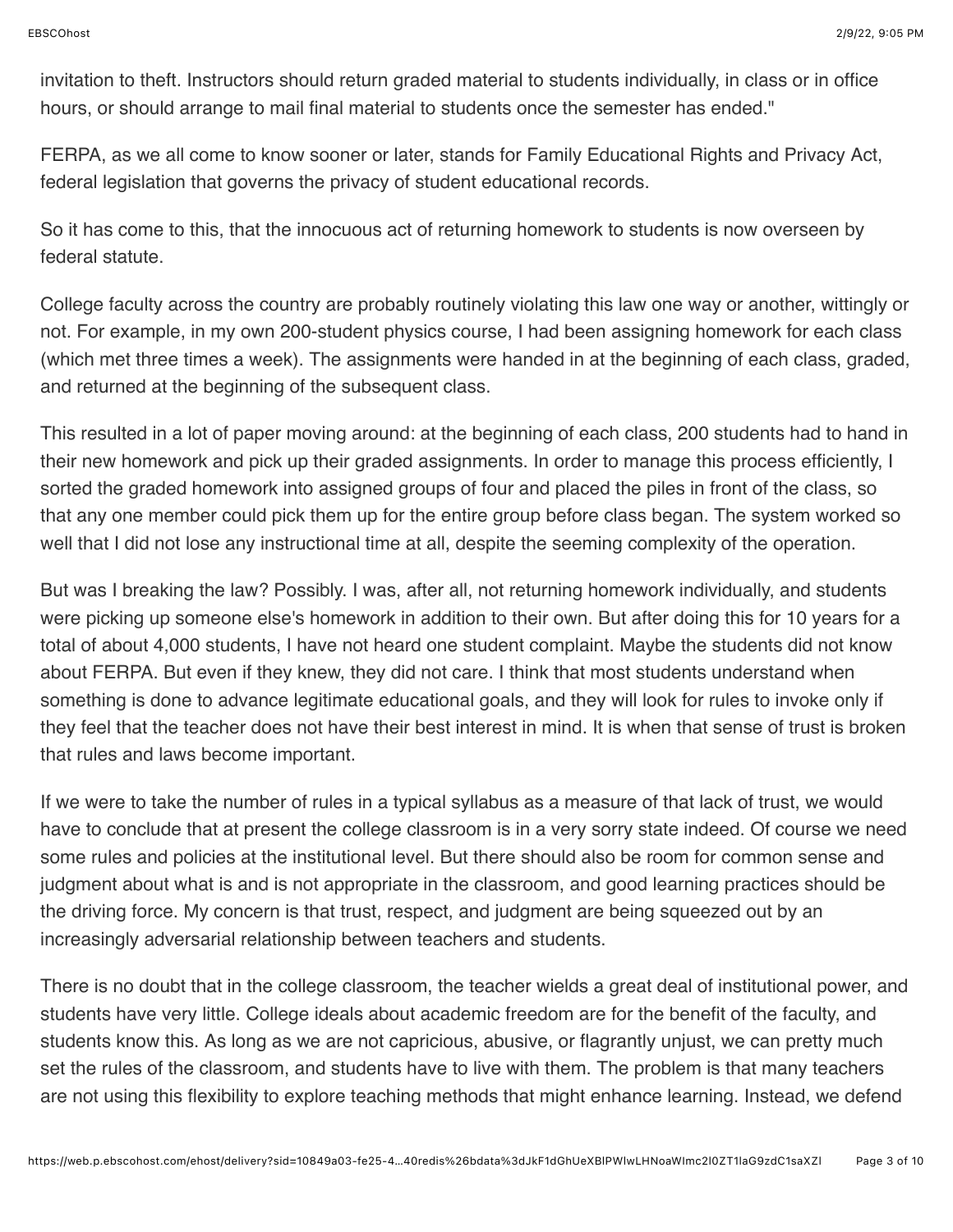ourselves against potential challenges to our authority by wielding the course syllabus, our chief instrument of power, like a club.

My own institution's Undergraduate Instructor's Manual is full of useful information on how to prepare course materials, prepare and conduct exams, deal with students with disabilities, respect confidentiality, etc. All these issues are presented with the aim of helping the instructor--especially the novice--avoid the kind of blunders that might generate disputes.

But the tone of the sections that deal with course syllabi are formal and defensive, as if a committee had looked at all the possible things that could go wrong and all the possible laws that might apply, and then had devised rules to prevent disaster. New faculty are also given friendly advice by academic administrators that the syllabus is like a legally binding contract, so they should put in it everything that they expect of students and go over it on the first day of class.

I have before me a legal newsletter from another university in which the author clearly lays out the implied contractual nature of the syllabus:

The most common of these types of implied agreements, at least from the faculty perspective, is the written syllabus and/or oral recitation of the rules, policies, procedures, and expectations given to students by faculty at the beginning of each academic course. When a dispute arises with a student over course requirements, satisfactory resolution of the dispute frequently rests on the legal enforceability of the terms and conditions of these implied agreements.

The author then proceeds to describe what a faculty member needs to put in the syllabus in order to have a solid legal case in the event that a dispute with a student should go to court.

Given this attitude, it should not be surprising that the classroom has become a quasi-courtroom. I have seen course syllabi that extend over 20 pages. A colleague told me the he spent almost all the time of his first three-hour class walking the students carefully through the syllabus, because otherwise he could not be sure that they were aware of all the rules he had established for them to follow. But the result of such an attitude is that we end up viewing all students as potential courtroom adversaries.

I am sure that it is not pleasant for students or teachers or universities to have to go through judicial proceedings because of some classroom disagreement. But why do we assume that this is the worst thing that could happen and must be avoided at all costs? If the price that we pay for our legal protection is the creation of a controlling classroom atmosphere that stifles learning, isn't that a much worse result? Repeated questions by students such as "Will this be on the test?" and "Do we have to know this?" are symptoms of the extent to which following rules has replaced learning as the chief goal in the classroom.

To begin to understand the phenomenon of creeping authoritarianism, I need go no further than my own courses and syllabi and see how they have evolved over the years. When I started teaching my large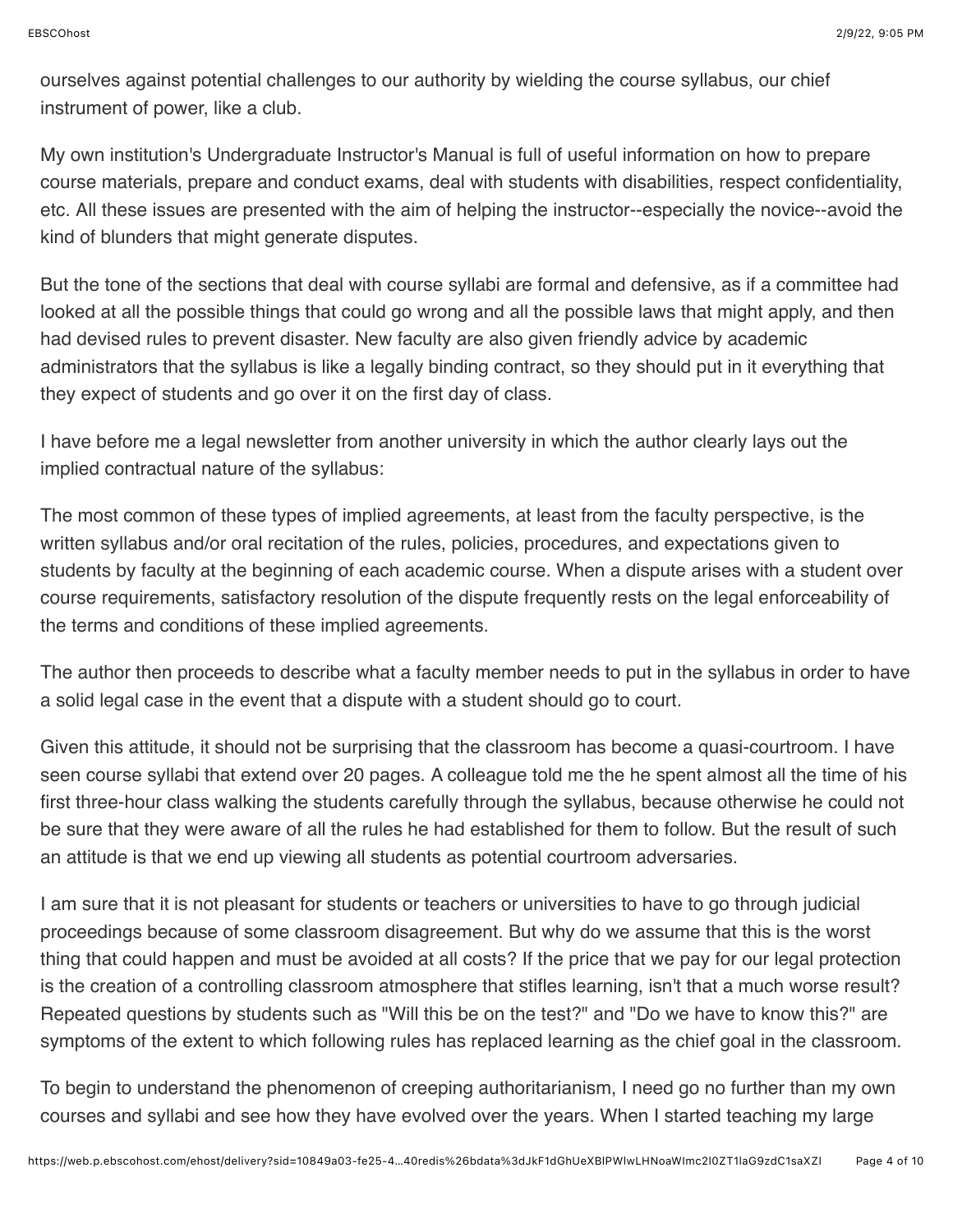introductory physics courses, I was convinced that the only way to keep on top of things and maintain clarity, fairness, and uniformity was to be highly organized.

So my syllabi were very detailed, laying out what topics would be covered and when, all the deadlines for homework and dates for exams, detailed penalties for missing anything, and the exact format for writing papers (down to page length, fonts and font sizes). I even had instructions for how the homework sheets were to be folded before being handed in, and students lost points if they folded them incorrectly or not at all.

What is telling is that my monster syllabus came about even though I wasn't trying to prevent legal actions. I had good educational reasons for all the rules, and for dealing efficiently with large classes I can still justify a few of them. But the list of rules grew year by year, driven by its own internal logic. Initially, for example, I had no penalties for missing deadlines, since I assumed students would meet them. When a significant number of students did not, my syllabus the following year had penalties that increased each day that the assignment was late.

I also didn't have penalties for papers that had typographical or grammatical errors; I simply assumed that students would proof read anything they handed in. When that didn't happen, I introduced detailed penalties for those infractions too. Each added rule produced requests for exceptions from students who couldn't meet it. So other rules were tacked on to deal with the possible range of exceptions. And so on. Like Abou Ben Adham, my name led all the rest when it came to comprehensive, detailed, and authoritarian syllabi.

I confess that my system worked extremely well. The papers came in on time, carefully proofread and edited. Homework was handed in like clockwork, folded correctly. I, like so many teachers before me, had discovered the power of the detailed syllabus to achieve precisely targeted goals. That power went to my head, like power usually does, and I began to think that I could create a rule to achieve whatever I wanted. Some departmental colleagues, marveling at the smoothness with which my course was run, adopted many features of my syllabus for their own courses. Thus are the viruses of complex syllabi spread through academia.

But I discovered that there were important things that I just could not do with my syllabus. I could not make students care about the work, be creative and original, be considerate of others, or write and speak well. All I could do was force them to do very specific things. As I started reading the research literature on good teaching practices, I came to realize that this failure was not due to my technical inability to devise ingenious rubrics to add to my syllabus to achieve those more worthwhile goals. Rather, it was that the very act of creating detailed course requirements and forcing students to obey them actually worked against the higher goal of learning.

The emphasis on tight classroom management, although widespread, goes counter to some of the most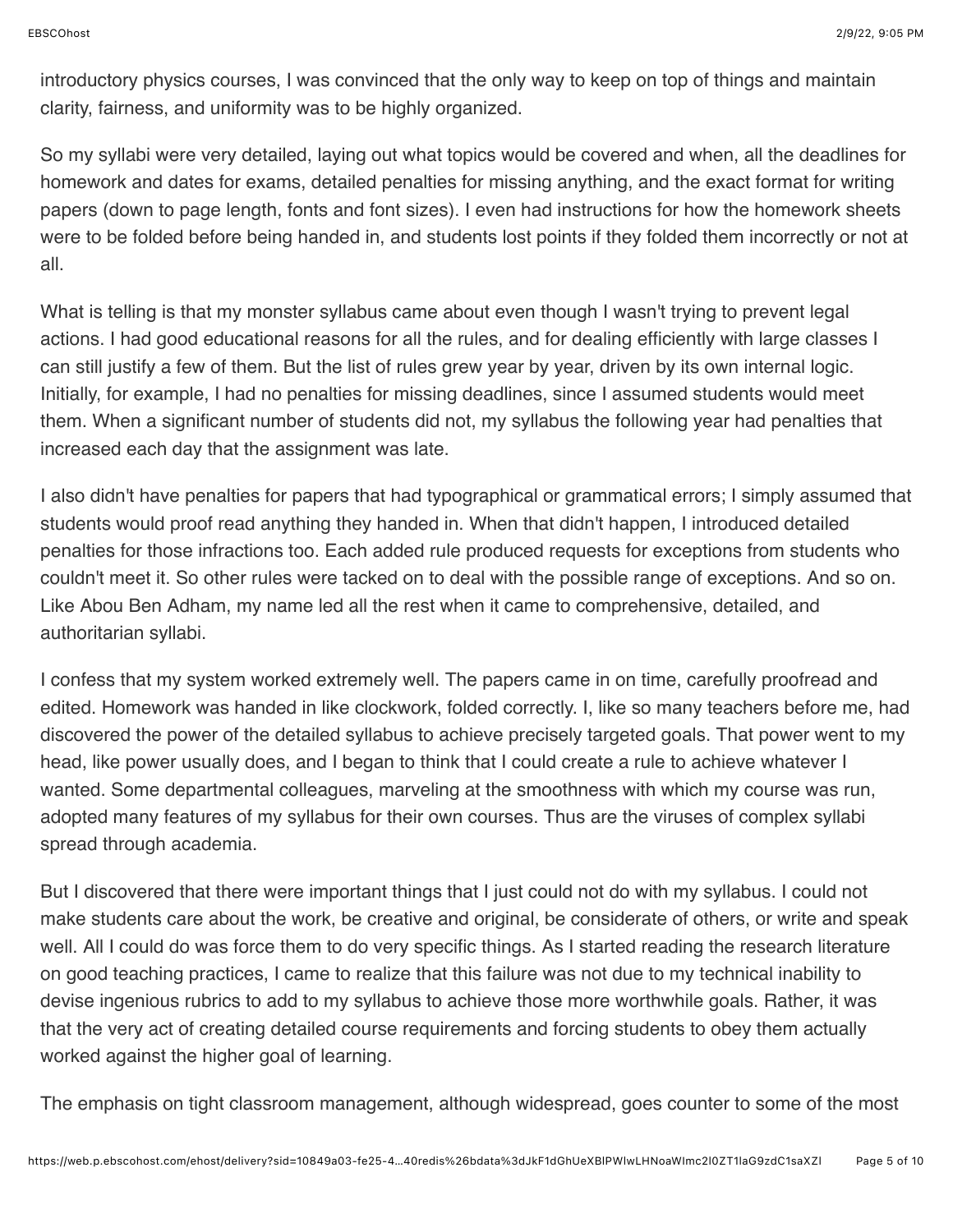compelling research on learning. In The Learner-Centered Classroom, Maryellen Weimer argues that learning ensues when instructors relinquish much of their power and cede some decisionmaking power to students. Alfie Kohn, in Punished by Rewards, points out that student motivation is enhanced when rewards and punishments are minimized, students are given choices about what and how they learn, and students and teachers collaborate in classroom-policy decisionmaking.

In Power in the Classroom Virginia Richmond and James McCroskey emphasize that students have more power than we realize and that the more we try to exercise direct authority, the more likely it is that they will devise ways to thwart us, leading to reduced learning. Robert Boice's work on classroom incivilities in Advice for the New Faculty Member shows how student resistance to learning is not necessarily innate but arises from the atmosphere created early on in the classroom.

All this made sense, once I realized what I should have known all along, that learning is an inherently voluntary act that you can no more force than you can force someone to love you. Authoritarianism and fostering a love of learning just do not go together. If they did, the best learning should occur in prison education programs, where the "students" can be coerced to do almost anything.

When I stepped back and looked at my syllabus in the light of this new understanding, it appeared completely foreign to my conception of what an ideal teacher-student relationship should be. Somewhere along the way, I had lost sight of the fact that a learning community has to be a community in the best sense of the word. I had made my classroom into a dictatorship. Since I seem relaxed and approachable the students did not complain; it was a benevolent dictatorship. But it was a dictatorship nonetheless, since I unilaterally made all the decisions that affected the students. My focus on having the trains run on time had prevented me from achieving more fundamental and important learning goals.

I became increasingly uncomfortable with the way my classroom was structured. So when I had the chance to teach a new seminar on the evolution of scientific ideas to a much smaller class of 17 sophomores, I decided that the time had come to make changes. But rather than make incremental changes I decided--like an addict who concludes that the only way to become free of the dependency is to make a clean break--to dispense with a formal written syllabus altogether.

I walked into the first class with only a reading list and a tentative schedule of readings for the first few weeks. We did not talk about rules or grades at all; instead we went straight into a discussion of the course subject matter. While I felt almost naked going into the class with no syllabus in my hand or already posted on the Web, the students did not seem to be at all concerned by its absence. No one mentioned it, lending further support to the thesis that no student ever reads it.

It was only after about five weeks into the course, when the students were getting their essays returned with detailed feedback, that one asked whether the essays would be eventually assigned a grade. It was then that we had a class discussion on the topic of course requirements. I told them what my learning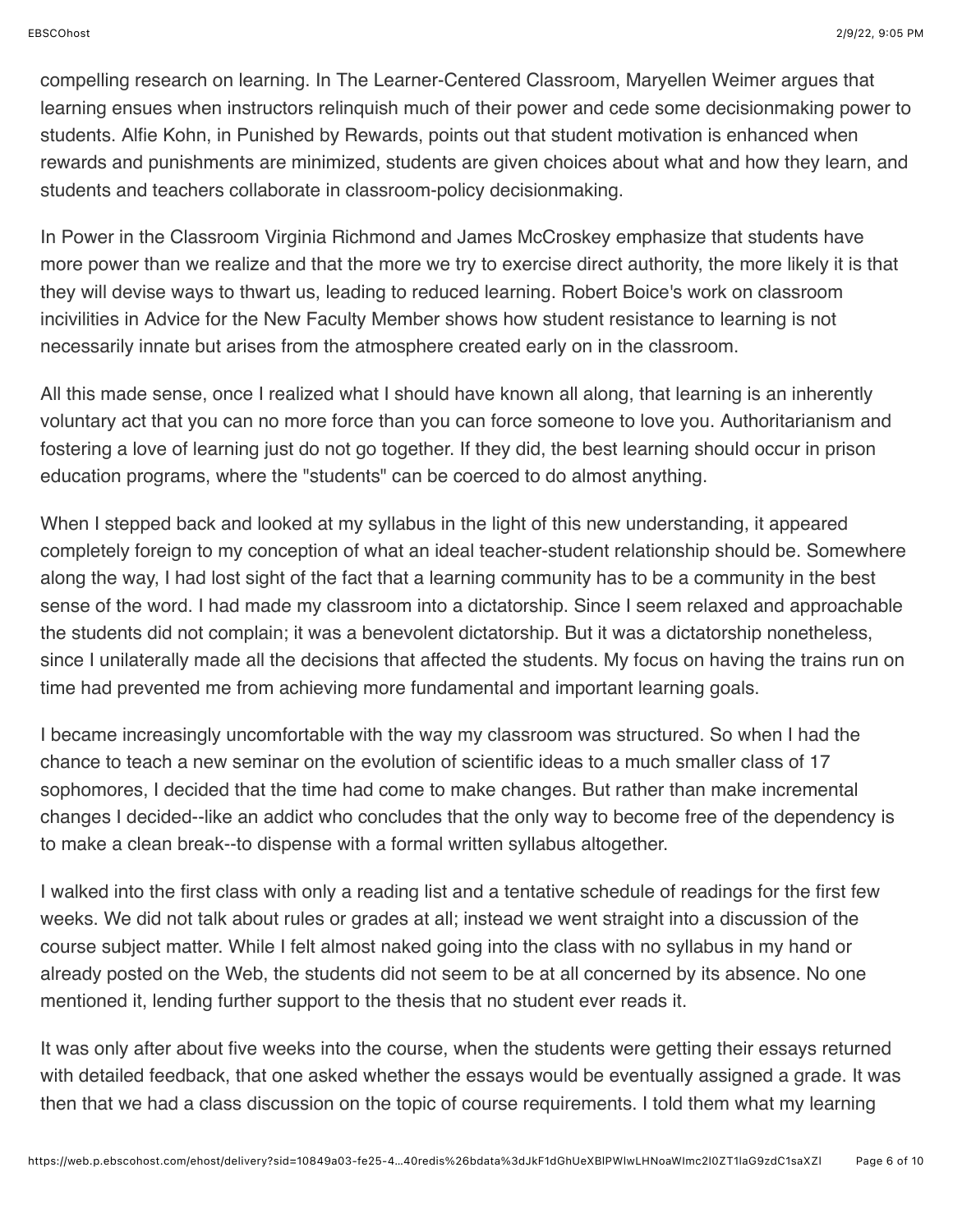goals for the seminar were and said that I was open to discussing how they would be evaluated. However, I also said that I had an ethical obligation to my institution to ensure that the grades were meaningful measures of learning, and also to my discipline to ensure that the course was advancing knowledge in that area.

Within those constraints, we reached a consensus on what the students would need to do to reach the learning goals and to earn their course grades. We selected a fairly traditional mix of short essays, a research paper, a formal presentation, and participation. We also decided on the approximate weights of the assignments, with some flexibility for individual choice.

We reached an agreement about broad criteria for evaluating each item in the mix, with the consensus being that they would leave it up to me to make the final judgment based on my experience and expertise. What was especially interesting to me was that they did not want a reductionist, detailed, itemized scoring of class participation (such as keeping track of how many times each person spoke, the quality of what they said, etc.), which is exactly the kind of thing a legalistic syllabus might spell out. They felt that this led to artificial, points-related behavior and hindered genuine discussion and learning.

They preferred that I make a holistic judgment. I told them that ultimately, assigning a grade has an unavoidably subjective component and that the system would work only if they trusted that I would judge them fairly. The students seemed to treat that statement as if it were obvious, and it went unchallenged. (This is another example of the differences between student and teacher perceptions. While we go to great lengths to persuade students that our grading is objective they, despite our protestations, seem to assume that it is quite subjective.)

We also set up a schedule of deadlines for assignments, again with some flexibility built in to accommodate the students' individual schedules (we sometimes forget that students have other courses and even personal lives outside of our classes) and with respect for mine (I have a life too).

In about 30 minutes we thus jointly created a de-facto syllabus. There was no controversy, though the students were extremely surprised that they were being given such leeway in setting up the structure of the course. The course has ended, and so far no one has sued me or even complained about grades or course requirements. A few students missed some of their self-determined deadlines, but only by a few days, and they were profusely apologetic. The students came to class, discussed serious topics in a relaxed way, and wrote excellent papers on topics they chose for themselves and seemed really to care about. In fact, the end of the semester brought with it genuine sadness that we were going our separate ways. It really felt like a community, and the semester was one of the most enjoyable teaching experiences of my life.

Will this idyllic result occur every time? Probably not. When I speak about my experience with colleagues, I am asked what I would do if a student consistently missed deadlines or took advantage in some way of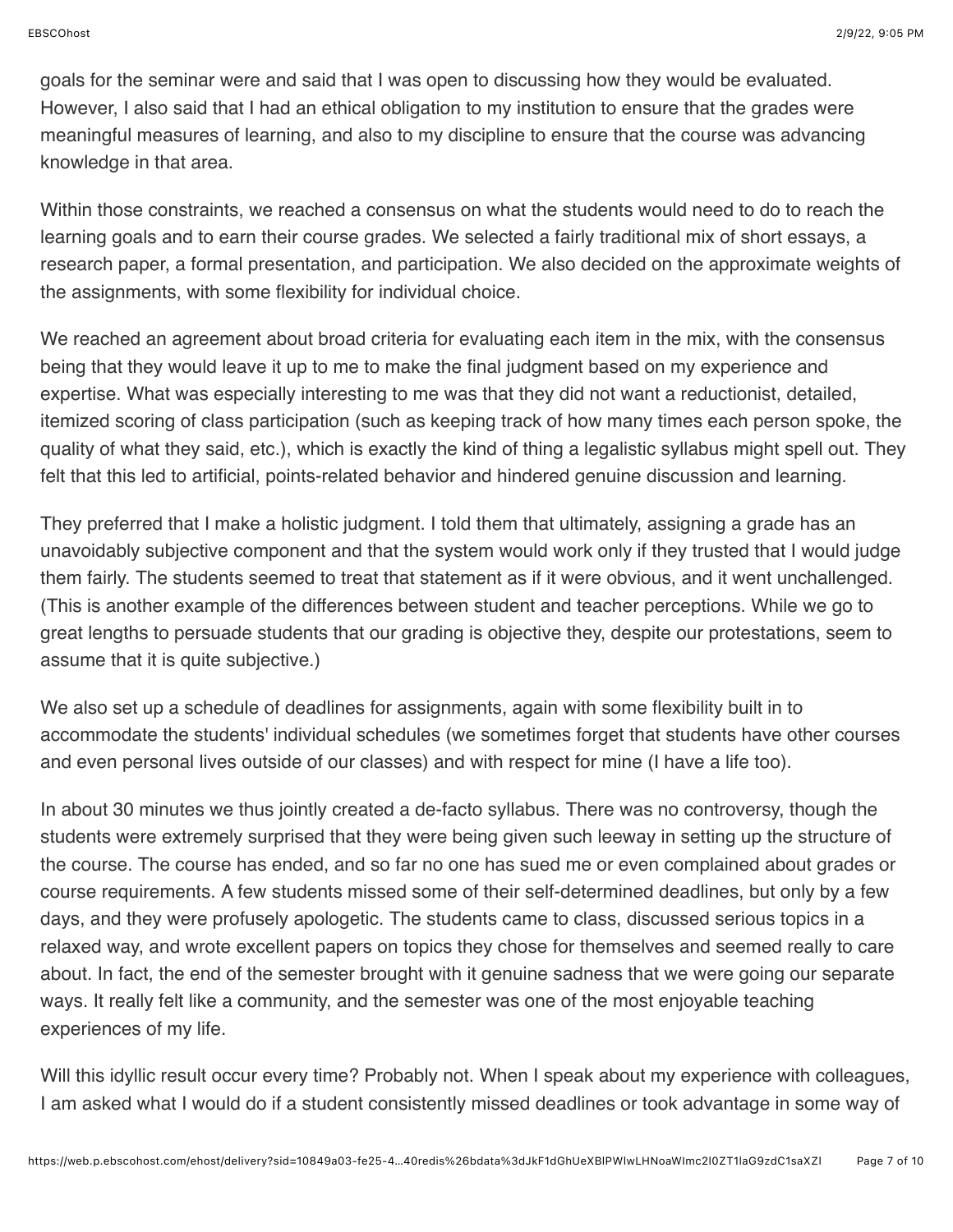the flexibility and freedom I provided. I say I don't know. I would deal with such situations on an ad hoc, case-by-case basis, because each such case is likely to be caused by factors unique to that individual student. Tolstoy's famous opening line in Anna Karenina that "all happy families resemble one another, but each unhappy family is unhappy in its own way" applies to students too.

By devising complex general rules to cope with any and all anticipated behavior, we tend to constrain, alienate, and dehumanize students, and we remove a great deal of the enjoyment from the learning experience. Surely students are like us in flourishing under conditions of freedom. Why is it that given the choice between creating a freer classroom atmosphere that risks the occasional problem and establishing an authoritarian classroom that tries to anticipate and thwart any and all problems, we choose the latter? Surely creating learning conditions that benefit almost all students should be preferred to those aimed at protecting ourselves against the occasional malcontent.

The syllabus has also become a defensive shield against grade complaints. It is rare that students will complain directly to the professor that they did not learn much in the course. They might make this serious charge to their peers, but complaints to teachers are almost always about grades or other sanctions. The formal written syllabus, with all the lists of things that students must and must not do and highly detailed grading schemes that outline how students are to be evaluated, is the teacher's preemptive strike against such complaints.

At some level, we know that grading is an art, not a science. We should come to our judgments with great care and all the expertise, objectivity, and honesty we can muster, but they are judgments nonetheless. Elaborate grading schemes merely create an illusion of objectivity and hide that judgment under a shroud of numbers. If a student complains, the syllabus with its formulas can provide a spurious precision that can mute criticism. We can sigh regretfully and tell the student: "You needed to get an 80 to get a B and unfortunately you scored only 78.6."

Complex and precise grading schemes remind me of the highly dramatic ritual that occurs in football games if there is doubt as to whether the ball has been advanced the required 10 yards. A hush falls on the stadium as the game is halted and two officials are called from the sidelines to carefully place the 10 yard chains on the field. The referee then signals that either the effort to advance the ball 10 yards has failed by a few inches or has just barely succeeded. That this is an elaborate farce can be appreciated by noting that where the ball is spotted at the end of the play is only a rough approximation, as are the estimations of the starting point and of the distances advanced in previous plays. But the players and fans accept the result unquestioningly, cowed by the solemnity of the ritual.

The research of Patricia King and Karen Strohm Kitchener, summarized in their book Developing Reflective Judgment, indicates that our incoming college students tend to be largely pre-reflective in their thinking. They view knowledge in black/ white, right/wrong terms, and colleges do not do particularly well in nudging them to take a more nuanced view of knowledge or in teaching them how to weigh evidence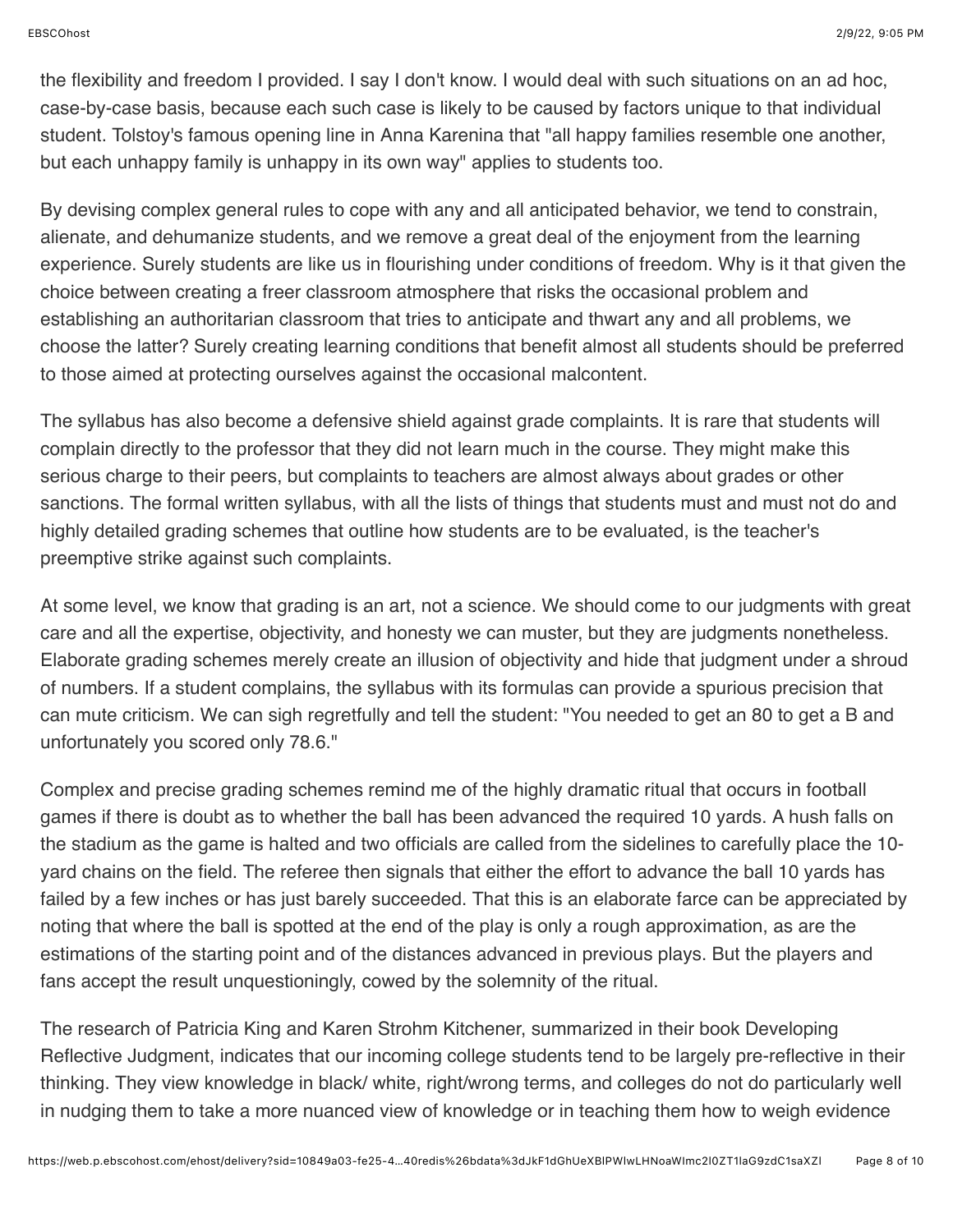and arguments in order to arrive at reasoned judgments. When we try to hide the role that judgment makes in our own decisions, we may be inadvertently reinforcing their low-level view of knowledge.

If we dispense with the authoritarian syllabus as a weapon, then the challenge for teachers is to give students confidence that we have the competence to make judgments about their performance, that we have meaningful criteria for doing so, that our assessments are meaningful measures of important learning, and that we have the impartiality to make honest judgments. This is a harder task than creating a watertight syllabus, primarily because it requires a change in mindset on the part of teachers. But in the long run it results in a much more rewarding experience for both teachers and students.

If we are not to be adversaries in the classroom, then what is the appropriate relationship between teachers and students? As I see it, it is that of good neighbors in a small community. The classroom works best when students and teachers perceive it as a place where there is a continuing conversation among interested people, similar to what one might have with neighbors and friends. A sense of community is not created by rules and laws but by a sense of mutual respect and tolerance. Good neighborliness cannot be legislated--it can only be learned by example and experience, and it flourishes in an atmosphere of trust and acceptance of differences.

Can we recover the ideal of the classroom as a collegial conversation among faculty and students where the role of the instructor is to provide the insight that experience and expertise provides, without invoking the institutional power vested in us to coerce students? Or have we gone too far down the path of authoritarian, adversarial classrooms to regain that level of trust, assuming we did have it at some point?

When I tell people of my attempts to create a freer classroom atmosphere, I am reminded of those political discussions in which the future of this or that authoritarian country is discussed, and the question is raised as to whether the people of that country are "ready for democracy."

I am asked, are students mature enough to deal with such freedom responsibly? Will they take advantage of the situation to not do any serious work? Might they even sue because the teacher did something that was not in the syllabus? All these things might happen, but this is a chance that I have to take. The possibility that my students may not be ready for democracy worries me a little, but the thought that they should be ready for and accepting of authoritarianism troubles me a great deal more.

I am looking forward to teaching the seminar again. And once more I will start without a syllabus.

## **[RESOURCES](https://web.p.ebscohost.com/ehost/delivery?sid=10849a03-fe25-4d80-8dc0-8b78d0d4728f%40redis&vid=3&ReturnUrl=https%3a%2f%2fweb.p.ebscohost.com%2fehost%2fdetail%2fdetail%3fvid%3d2%26sid%3d10849a03-fe25-4d80-8dc0-8b78d0d4728f%2540redis%26bdata%3dJkF1dGhUeXBlPWlwLHNoaWImc2l0ZT1laG9zdC1saXZl#toc)**

\* Patricia King and Karen Strohm Kitchener, Developing Reflective Judgment, Jossey-Bass, San Francisco: 1994.

\* Maryellen Weimer, Learner-Centered Teaching, Jossey-Bass, San Francisco: 2002.